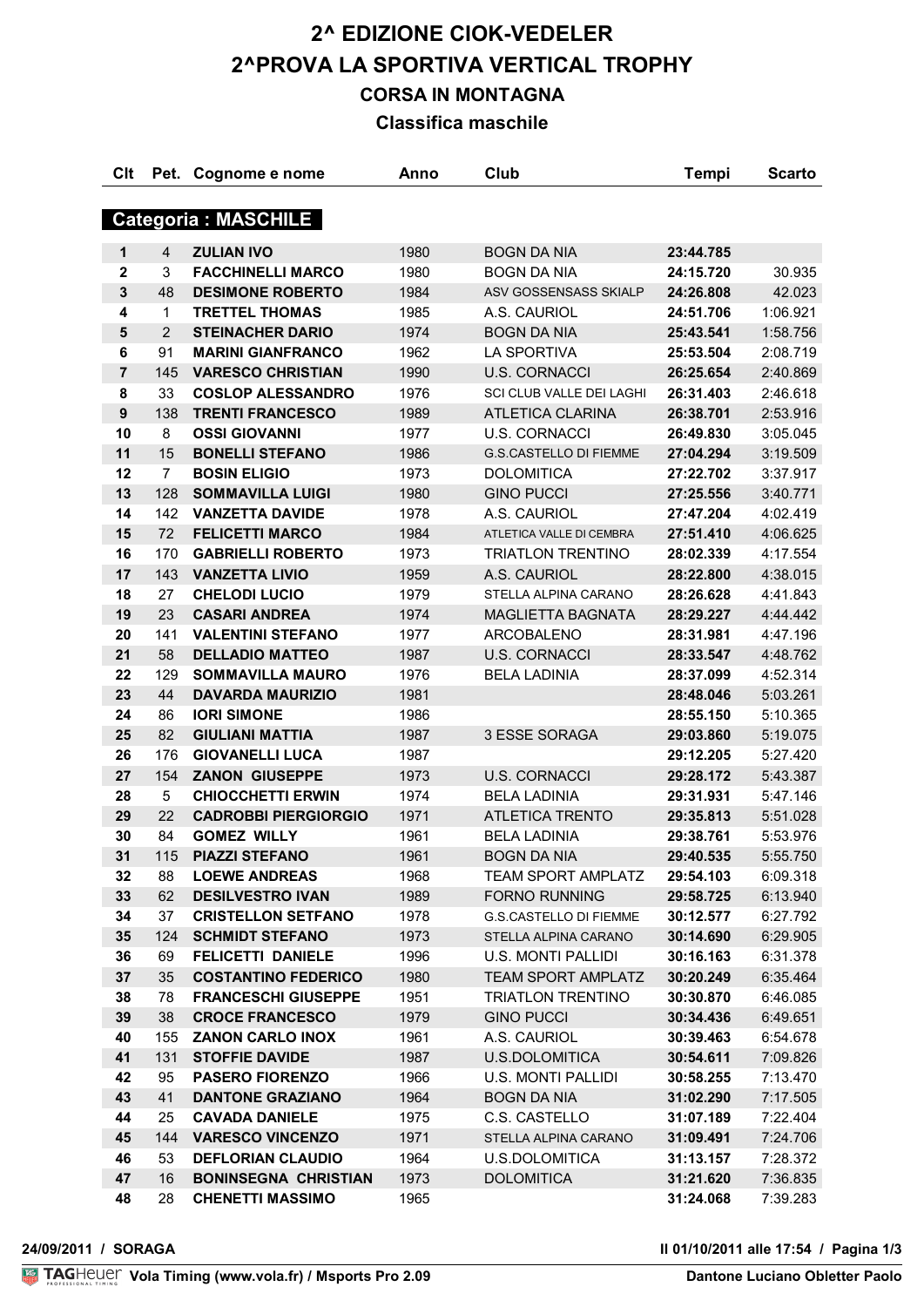#### **2^ EDIZIONE CIOK-VEDELER 2^PROVA LA SPORTIVA VERTICAL TROPHY CORSA IN MONTAGNA Classifica maschile**

| <b>Clt</b> | Pet.       | Cognome e nome                                       | Anno         | Club                                   | <b>Tempi</b>           | <b>Scarto</b>          |
|------------|------------|------------------------------------------------------|--------------|----------------------------------------|------------------------|------------------------|
| 49         | 55         | <b>DEFLORIAN GIORGIO</b>                             | 1964         | <b>U.S. CORNACCI</b>                   | 31:42.278              | 7:57.493               |
| 50         | 118        | <b>RICCI MASSIMILIANO</b>                            | 1980         | <b>CAFFE' GEORGES</b>                  | 31:43.959              | 7:59.174               |
| 51         | 39         | <b>DAGOSTIN RICCARDO FRATE</b>                       | 1956         | <b>BOGN DA NIA</b>                     | 31:48.482              | 8:03.697               |
| 52         | 157        | <b>ZULIAN GRAZIANO</b>                               | 1975         | <b>I ZOMPES</b>                        | 32:01.758              | 8:16.973               |
| 53         | 123        | <b>SALVADOR DIEGO</b>                                | 1967         | ATLETICA FASSA 08                      | 32:19.384              | 8:34.599               |
| 54         | 116        | <b>PRIMUS ADRIANO</b>                                | 1978         | 3 ESSE SORAGA                          | 32:20.486              | 8:35.701               |
| 55         | 167        | <b>TOMASELLI DANILO</b>                              | 1975         |                                        | 32:22.623              | 8:37.838               |
| 56         | 71         | <b>FELICETTI MARCO</b>                               | 1985         | <b>BELA LADINIA</b>                    | 32:29.190              | 8:44.405               |
| 57         | 134        | <b>TESSADRI DUCCIO</b>                               | 1974         | <b>LAGARINA TEAM</b>                   | 32:37.142              | 8:52.357               |
| 58         | 18         | <b>BRUNEL PATRIZIO</b>                               | 1961         | <b>CAFFE' GEORGES</b>                  | 32:45.802              | 9:01.017               |
| 59         | 127        | <b>SOMMAVILLA BRUNO</b>                              | 1972         | <b>ANA MOENA</b>                       | 32:48.644              | 9:03.859               |
| 60         | 57         | <b>DEGREGORI ANDREA</b>                              | 1971         |                                        | 32:58.315              | 9:13.530               |
| 61         | 51         | <b>DECRISTINA ELIO</b>                               | 1949         | 3 ESSE SORAGA                          | 33:01.857              | 9:17.072               |
| 62         | 156        | <b>ZORZI CARLO</b>                                   | 1958         | <b>U.S. STELLA ALPINA</b>              | 33:17.544              | 9:32.759               |
| 63         | 166        | <b>BETTIN GIANCARLO</b>                              | 1956         |                                        | 33:19.710              | 9:34.925               |
| 64         | 173        | <b>PRIMUS PAOLO</b>                                  | 1983         | 3 ESSE SORAGA                          | 33:22.504              | 9:37.719               |
| 65         | 19         | <b>BUSACCA CLAUDIO</b>                               | 1968         |                                        | 33:27.961              | 9:43.176               |
| 66         | 180        | <b>FELICETTI WALTER</b>                              | 1989         |                                        | 33:31.344              | 9:46.559               |
| 67         | 174        | <b>VERRA IVANO</b>                                   | 1957         | <b>BELA LADINIA</b>                    | 33:46.413              | 10:01.628              |
| 68         | 168        | <b>LAUTON CORNELIO</b>                               | 1982         |                                        | 33:47.644              | 10:02.859              |
| 69         | 56         | <b>DEFRANCESCO ROBERTO</b>                           | 1966         | <b>BRUNEL SPORT</b>                    | 33:48.399              | 10:03.614              |
| 70         | 47         | <b>DEFLORIAN MAURIZIO</b>                            | 1966         | ATLETICA FASSA 08                      | 33:57.320              | 10:12.535              |
| 71         | 43         | <b>DANTONE ANDREA</b>                                | 1976         | ATLETICA FASSA 08                      | 33:58.865              | 10:14.080              |
| 72         | 172        | <b>DANTONE ENIO</b>                                  | 1954         | <b>BOGN DA NIA</b>                     | 34:00.658              | 10:15.873              |
| 73         | 45         | <b>DAVARDA RINALDO</b>                               | 1959         | <b>BOGN DA NIA</b>                     | 34:04.324              | 10:19.539              |
| 74         | 52         | <b>DEFLORIAN WILLI</b>                               | 1967         | A.S. CAURIOL                           | 34:06.587              | 10:21.802              |
| 75         | 161        | <b>CHIOCETTI FRANCESCO</b>                           | 1972         | <b>ANA MOENA</b>                       | 34:08.854              | 10:24.069              |
| 76         | 181        | <b>MICHELUZZI OLIVO</b>                              | 1952         |                                        | 34:10.473              | 10:25.688              |
| 77         | 105        | <b>PELLEGRIN ANDREAS</b>                             | 1981         | <b>CECESPORT</b>                       | 34:40.824              | 10:56.039              |
| 78         | 81         | <b>GIULIANI PAOLO</b>                                | 1961         | <b>GINO PUCCI</b>                      | 34:49.471              | 11:04.686              |
| 79         | 67         | <b>DONDIO MASSIMO</b>                                | 1969         | <b>U.S. CORNACCI</b>                   | 34:51.087              | 11:06.302              |
| 80         | 120        | <b>ROVISI ARMANDO</b>                                | 1977         | TEAM EVO 9                             | 34:56.053              | 11:11.268              |
| 81         | 32         | <b>COBALCHINI DARIO</b>                              | 1980         |                                        | 35:15.652              | 11:30.867              |
| 82         | 34         | <b>COSTANTINI FRANCESCO</b>                          | 1977         | STELLA ALPINA CARANO                   | 35:42.899              | 11:58.114              |
| 83         | 94         | <b>PALLAURO DAVIDE</b>                               | 1989         | <b>SAT TRENTO</b>                      | 35:51.789              | 12:07.004              |
| 84         | 135        | <b>TOMASELLI ALDO</b>                                | 1952         | <b>U.S. CORNACCI</b>                   | 35:59.098              | 12:14.313              |
| 85         | 148        | <b>VINANTE STEFANO</b>                               | 1973         | <b>U.S. CORNACCI</b>                   | 36:04.587              | 12:19.802              |
| 86         | 87         | <b>JELLICI GIULIANO</b>                              | 1942         | U.S. CORNACCI                          | 36:08.259              | 12:23.474              |
| 87         | 152        | <b>ZANON CLAUDIO</b>                                 | 1959         | <b>U.S. CORNACCI</b>                   | 36:12.353              | 12:27.568              |
| 88<br>89   | 79<br>54   | <b>GABRIELLI GIORGIO</b><br><b>DEFLORIAN LORENZO</b> | 1946         | <b>SAT PREDAZZO</b>                    | 36:17.175<br>36:30.499 | 12:32.390<br>12:45.714 |
|            |            |                                                      | 1998         | U.S.DOLOMITICA                         |                        |                        |
| 90<br>91   | 114<br>106 | <b>PIAZZI GIANPAOLO</b><br><b>PELLEGRIN ISAAC</b>    | 1967         | U.S.DOLOMITICA<br><b>BELA LADINIA</b>  | 36:40.110              | 12:55.325<br>13:02.625 |
|            |            |                                                      | 1997         |                                        | 36:47.410              |                        |
| 92         | 169        | <b>GHETTA CRISTIAN</b><br><b>TOMASELLI DANIELE</b>   | 1970         |                                        | 37:04.618              | 13:19.833              |
| 93<br>94   | 137<br>150 | <b>WINTERLE ADRIANO</b>                              | 1991<br>1963 | <b>U.S. CORNACCI</b><br>SKI TEAM FASSA | 37:08.936              | 13:24.151<br>13:37.037 |
| 95         | 80         | <b>GIULIANI LORENZO</b>                              | 1966         | 3 ESSE SORAGA                          | 37:21.822              | 14:12.466              |
| 96         | 46         | <b>DAVARDA VITTORIO</b>                              | 1950         | ATLETICA FASSA 08                      | 37:57.251              |                        |
| 97         |            | <b>PEDERIVA MARTIN</b>                               |              | <b>U.S. MONTI PALLIDI</b>              | 38:07.839              | 14:23.054              |
| 98         | 101<br>136 | <b>TOMMASELLI VITTORIO</b>                           | 1995         | <b>U.S. CORNACCI</b>                   | 38:57.328              | 15:12.543<br>15:15.063 |
| 99         |            | <b>SACCHI LUCA</b>                                   | 1991         | <b>BOGN DA NIA</b>                     | 38:59.848              |                        |
|            | 179        |                                                      | 1965         |                                        | 39:01.950              | 15:17.165              |
| 100        | 107        | <b>PELLEGRIN ISMAEL</b>                              | 1999         | <b>BELA LADINIA</b>                    | 39:15.866              | 15:31.081              |

**24/09/2011 / SORAGA Il 01/10/2011 alle 17:54 / Pagina 2/3**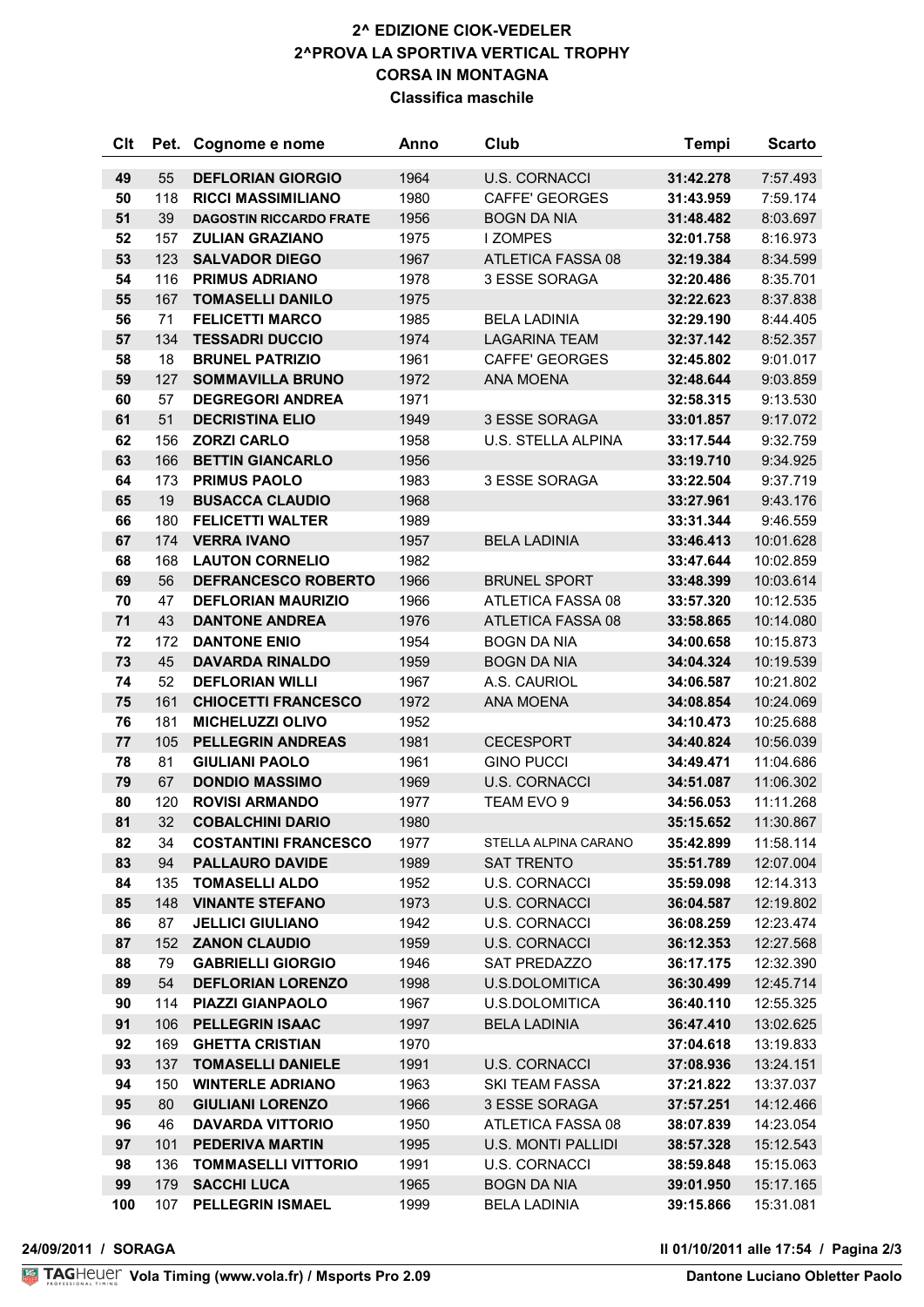#### **2^ EDIZIONE CIOK-VEDELER 2^PROVA LA SPORTIVA VERTICAL TROPHY CORSA IN MONTAGNA Classifica maschile**

| <b>Clt</b> | Pet. | Cognome e nome                 | Anno | Club                  | <b>Tempi</b> | <b>Scarto</b> |
|------------|------|--------------------------------|------|-----------------------|--------------|---------------|
|            |      |                                |      |                       |              |               |
| 101        | 102  | <b>PEDERIVA AGOSTINO</b>       | 1956 |                       | 39:35.539    | 15:50.754     |
| 102        | 36   | <b>CREPAZ GIANPAOLO</b>        | 1963 | <b>CAFFE' GEORGES</b> | 39:56.841    | 16:12.056     |
| 103        | 90   | <b>LORENZ ROBERTO</b>          | 1967 | ATLETICA FASSA 08     | 40:22.943    | 16:38.158     |
| 104        | 24   | <b>CATTIN COSSO ALAN</b>       | 1984 | <b>SAT TRENTO</b>     | 40:49.397    | 17:04.612     |
| 105        | 140  | <b>VAIA ANDREA</b>             | 1969 | STELLA ALPINA CARANO  | 40:54.169    | 17:09.384     |
| 106        | 89   | <b>LORENZ VALERIO</b>          | 1961 | <b>BOGN DA NIA</b>    | 41:03.602    | 17:18.817     |
| 107        | 93   | <b>OLCESE GIANPIERO</b>        | 1969 |                       | 41:09.076    | 17:24.291     |
| 108        | 97   | PEDERIVA STEFANO               | 1981 | <b>MANGHEN TEAM</b>   | 41:12.959    | 17:28.174     |
| 109        | 63   | <b>DETOMAS NICOLA</b>          | 1987 | <b>BOGN DA NIA</b>    | 41:14.841    | 17:30.056     |
| 110        | 177  | <b>CHIOCHETTI MAX</b>          | 1939 |                       | 42:29.848    | 18:45.063     |
| 111        | 108  | <b>PELLEGRIN MASSIMIGLIANO</b> | 2001 | <b>BELA LADINIA</b>   | 42:31.881    | 18:47.096     |
| 112        | 121  | <b>ROVISI PAOLO</b>            | 1985 |                       | 43:32.811    | 19:48.026     |
| 113        | 83   | <b>GLOBO FABRIZIO</b>          | 1968 | <b>CAI SAT MOENA</b>  | 45:19.789    | 21:35.004     |
| 114        | 60   | <b>DELLVAI TULIO</b>           | 1967 | STELLA ALPINA CARANO  | 46:08.968    | 22:24.183     |
| 115        | 40   | <b>ROSSI SEBASTIANO</b>        | 2001 | TRE ESSE SORAGA       | 47:47.041    | 24:02.256     |
| 116        | 119  | <b>ROSSI ETTORE</b>            | 1966 | 3 ESSE SORAGA         | 47:48.412    | 24:03.627     |
| 117        | 100  | <b>PEDERIVA ROBERTO</b>        | 1953 |                       | 48:18.782    | 24:33.997     |
| 118        | 178  | <b>MARCK ITALO</b>             | 1936 |                       | 52:11.441    | 28:26.656     |
| 119        | 164  | <b>PEIRETTI PAOLO</b>          | 1972 |                       | 55:48.779    | 32:03.994     |
| 120        | 96   | PEDERIVA IVANO                 | 1982 | <b>MANGHEN TEAM</b>   | 56:29.434    | 32:44.649     |
| 121        | 77   | <b>FONTANA FEDERICO</b>        | 2006 |                       | 56:54.838    | 33:10.053     |
| 122        | 76   | <b>FONTANA GIANCARLO</b>       | 1975 |                       | 56:58.636    | 33:13.851     |
| 123        | 112  | <b>PELLEGRINI ROBERTO</b>      | 1958 | <b>3 ESSE SORAGA</b>  | 1h02:03.667  | 38:18.882     |
| 124        | 160  | <b>ZULIAN ERMANNO</b>          | 1997 | <b>CAFFE' GEORGES</b> | 1h02:06.983  | 38:22.198     |
| 125        | 12   | <b>BENVENUTI ALESSANDRO</b>    | 1967 | <b>USAM BAITONA</b>   | 1h10:37.694  | 46:52.909     |
| 126        | 113  | <b>PESCE MORENO</b>            | 1974 |                       | 1h10:43.751  | 46:58.966     |
| 127        | 122  | <b>ROVISI FABIO</b>            | 1986 |                       | 1h14:15.635  | 50:30.850     |
| 128        | 17   | <b>BRUNEL CESARE</b>           | 1974 | <b>CECESPORT</b>      | 1h14:19.974  | 50:35.189     |
| 129        | 98   | <b>PEDERIVA NICOLA</b>         | 1976 | <b>FULL CUSTUM 58</b> | 1h14:53.086  | 51:08.301     |

**PARTENZA 1202 M ARRIVO 1775 M DISLIVELLO 591 M SVILUPPO 3,A KM TEMPO SERENO TEMPERATURA 20°**

**Il direttore di gara Giongo Mattia Il direttore di percorso Zulian Umberto**

**24/09/2011 / SORAGA Il 01/10/2011 alle 17:54 / Pagina 3/3**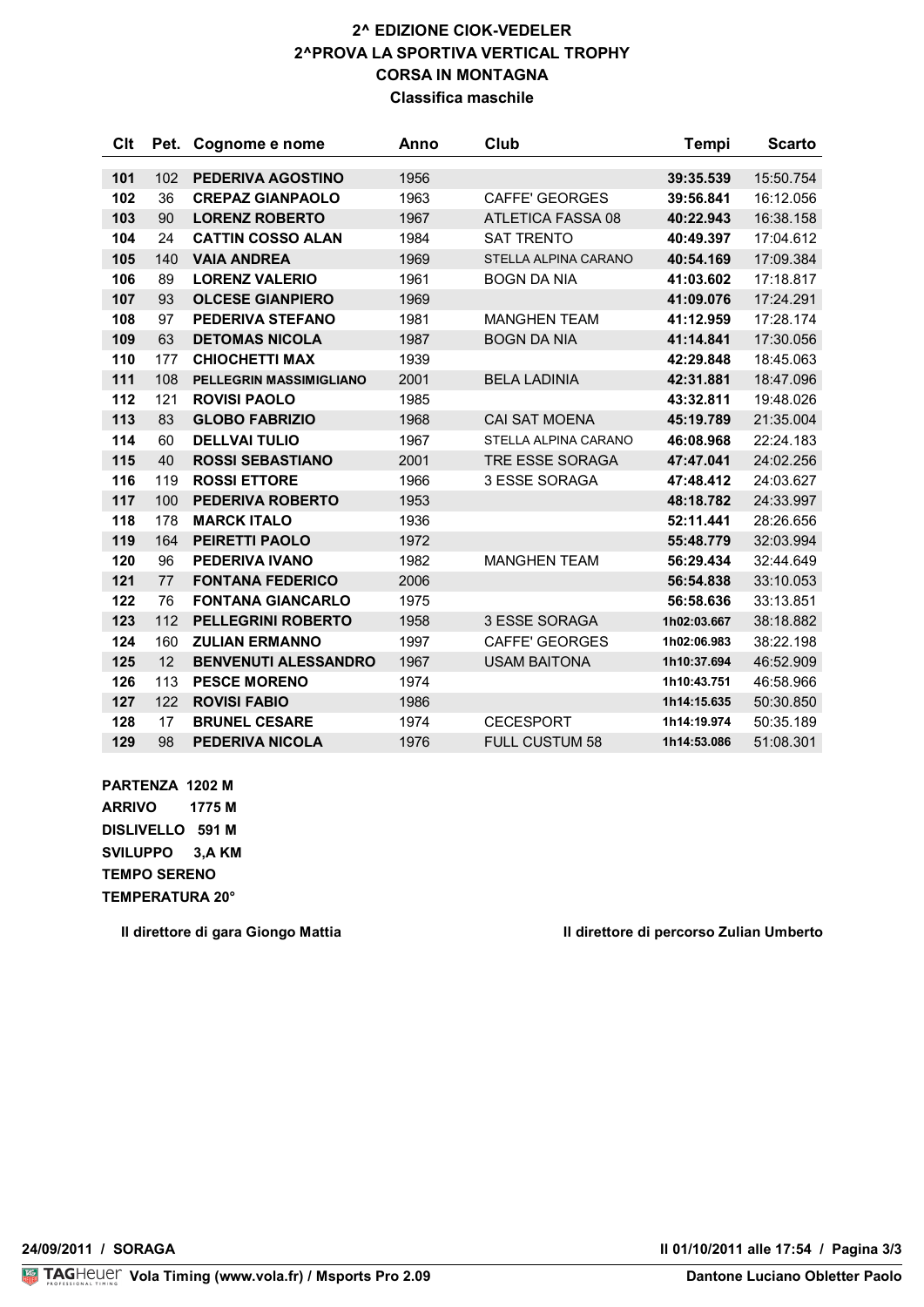## **2^ EDIZIONE CIOK-VEDELER 2^PROVA LA SPORTIVA VERTICAL TROPHY CORSA IN MONTAGNA Classifica femminile**

| Clt                          | Pet. | Cognome e nome              | Anno | Club                      | <b>Tempi</b> | <b>Scarto</b> |  |
|------------------------------|------|-----------------------------|------|---------------------------|--------------|---------------|--|
| <b>Categoria : FEMMINILE</b> |      |                             |      |                           |              |               |  |
|                              |      |                             |      |                           |              |               |  |
| $\mathbf 1$                  | 9    | <b>SCOLA NADIA</b>          | 1975 | <b>BELA LADINIA</b>       | 30:32.263    |               |  |
| $\mathbf 2$                  | 126  | <b>SIMONI FRANCESCA</b>     | 1977 | ATLETICA VALLE DI CEMBRA  | 31:26.924    | 54.661        |  |
| $\mathbf{3}$                 | 165  | <b>BETTEGA CLARA</b>        | 1968 | <b>U.S.LAVAZE VARENA</b>  | 31:32.483    | 1:00.220      |  |
| 4                            | 85   | <b>IELLICI CARLA</b>        | 1969 | <b>U.S. MONTI PALLIDI</b> | 32:00.370    | 1:28.107      |  |
| $5\phantom{1}$               | 10   | <b>ZANON SABRINA</b>        | 1972 | A.S. CAURIOL              | 32:16.892    | 1:44.629      |  |
| 6                            | 11   | <b>BENEDETTI ELISABETH</b>  | 1971 | A.S. CAURIOL              | 34:02.666    | 3:30.403      |  |
| $\overline{7}$               | 132  | <b>TARTER ROBERTA</b>       | 1974 | STELLA ALPINA CARANO      | 34:30.627    | 3:58.364      |  |
| 8                            | 158  | <b>ZULIAN MARGIT</b>        | 1988 |                           | 35:08.656    | 4:36.393      |  |
| $\boldsymbol{9}$             | 182  | <b>IORI SILVANA</b>         | 1961 |                           | 35:35.652    | 5:03.389      |  |
| 10                           | 64   | <b>DEVILLE RICCARDA</b>     | 1960 | <b>BELA LADINIA</b>       | 35:55.600    | 5:23.337      |  |
| 11                           | 151  | <b>ZAMBON FLAVIA</b>        | 1951 | <b>LINEA DOLOMITI</b>     | 36:42.132    | 6:09.869      |  |
| 12                           | 133  | <b>TARTER ORNELLA</b>       | 1967 | ATLETICA FASSA 08         | 36:59.487    | 6:27.224      |  |
| 13                           | 99   | PEDERIVA MARTINA            | 1989 | <b>U.S. CORNACCI</b>      | 37:52.714    | 7:20.451      |  |
| 14                           | 111  | <b>PELLEGRIN SABRINA</b>    | 1999 | <b>U.S. MONTI PALLIDI</b> | 39:15.197    | 8:42.934      |  |
| 15                           | 130  | <b>SOMMAVILLA FRANCA</b>    | 1971 | <b>U.S. MONTI PALLIDI</b> | 39:40.566    | 9:08.303      |  |
| 16                           | 26   | <b>CENGIA ESTER</b>         | 1966 | <b>U.S. MONTI PALLIDI</b> | 39:44.227    | 9:11.964      |  |
| 17                           | 153  | <b>ZANON MAURA</b>          | 1975 | <b>BOGN DA NIA</b>        | 40:13.185    | 9:40.922      |  |
| 18                           | 65   | <b>DEVILLE TOMMASINA</b>    | 1948 | <b>U.S. MONTI PALLIDI</b> | 40:39.638    | 10:07.375     |  |
| 19                           | 30   | <b>CHIOCCHETTI BARBARA</b>  | 1969 | <b>DOLOMITICA</b>         | 40:44.422    | 10:12.159     |  |
| 20                           | 14   | <b>BONELLI LAURA</b>        | 1971 | STELLA ALPINA CARANO      | 40:53.087    | 10:20.824     |  |
| 21                           | 171  | PEDERIVA STEFANIA           | 1988 | <b>BELA LADINIA</b>       | 40:57.605    | 10:25.342     |  |
| 22                           | 68   | <b>FACCHINI CLARITA</b>     | 1970 | STELLA ALPINA CARANO      | 41:42.682    | 11:10.419     |  |
| 23                           | 74   | <b>FLORIAN CRISTINA</b>     | 1966 | <b>BOGN DA NIA</b>        | 43:08.820    | 12:36.557     |  |
| 24                           | 110  | <b>PELLEGRIN MAGDALEN</b>   | 2004 | <b>BELA LADINIA</b>       | 43:31.473    | 12:59.210     |  |
| 25                           | 92   | <b>MUJADZIC ELVIRA</b>      | 1971 | <b>BOGN DA NIA</b>        | 44:15.141    | 13:42.878     |  |
| 26                           | 29   | <b>CHIOCCHETTI CHIARA</b>   | 1980 | <b>U.S. MONTI PALLIDI</b> | 44:29.368    | 13:57.105     |  |
| 27                           | 149  | <b>WINTERLE CAMILLA</b>     | 1961 |                           | 44:39.014    | 14:06.751     |  |
| 28                           | 162  | <b>FACCHINI SABRINA</b>     | 1970 |                           | 44:42.104    | 14:09.841     |  |
| 29                           | 50   | <b>DECRISTINA CLARA PIA</b> | 1944 | 3 ESSE SORAGA             | 44:55.865    | 14:23.602     |  |
| 30                           | 147  | <b>VIAN BERNARDETTA</b>     | 1974 | STELLA ALPINA CARANO      | 45:27.659    | 14:55.396     |  |
| 31                           | 70   | <b>FELICETTI DENISE</b>     | 1992 |                           | 45:44.850    | 15:12.587     |  |
| 32                           | 13   | <b>BERNARD ELENA</b>        | 1976 | TRE ESSE SORAGA           | 46:39.472    | 16:07.209     |  |
| 33                           | 61   | <b>DENICOLO' CARLA</b>      | 1966 | <b>CAFFE' GEORGES</b>     | 46:49.663    | 16:17.400     |  |
| 34                           | 146  | <b>VENDER KATIA</b>         | 1975 | TRE ESSE SORAGA           | 48:22.696    | 17:50.433     |  |
| 35                           | 139  | <b>TROTTNER VIOLA</b>       | 1961 |                           | 51:54.268    | 21:22.005     |  |
| 36                           | 20   | <b>BUSO CRISTINA</b>        | 1973 |                           | 52:39.683    | 22:07.420     |  |
| 37                           | 109  | <b>PELLEGRIN SIRA</b>       | 2003 | <b>BELA LADINIA</b>       | 53:49.141    | 23:16.878     |  |
| 38                           | 42   | <b>DANTONE RITA</b>         | 1962 | TRE ESSE SORAGA           | 54:40.117    | 24:07.854     |  |
| 39                           | 163  | <b>PEIRETTI LISA</b>        | 2002 |                           | 55:47.254    | 25:14.991     |  |
| 40                           | 125  | <b>SCHMIDT SONIA</b>        | 1970 | STELLA ALPINA CARANO      | 57:05.372    | 26:33.109     |  |
| 41                           | 21   | <b>BUSSOLON SANDRA</b>      | 1958 | <b>CAFFE' GEORGES</b>     | 1h00:42.436  | 30:10.173     |  |
| 42                           | 73   | <b>FILIPPINI ANTONELLA</b>  | 1973 |                           | 1h02:04.796  | 31:32.533     |  |
| 43                           | 66   | <b>DEZULIAN RAFFAELLA</b>   | 1964 | U.S.DOLOMITICA            | 1h02:21.262  | 31:48.999     |  |
| 44                           | 49   | <b>DEBERTOL GLADIA</b>      | 1977 | <b>INDIANATA</b>          | 1h14:17.823  | 43:45.560     |  |
| 45                           | 103  | PEDERIVA ALESSANDRA         | 1980 |                           | 1h14:18.962  | 43:46.699     |  |
| 46                           | 117  | <b>RAGANATO FRIDA</b>       | 1977 |                           | 1h15:23.000  | 44:50.737     |  |

**PARTENZA 1202 M**